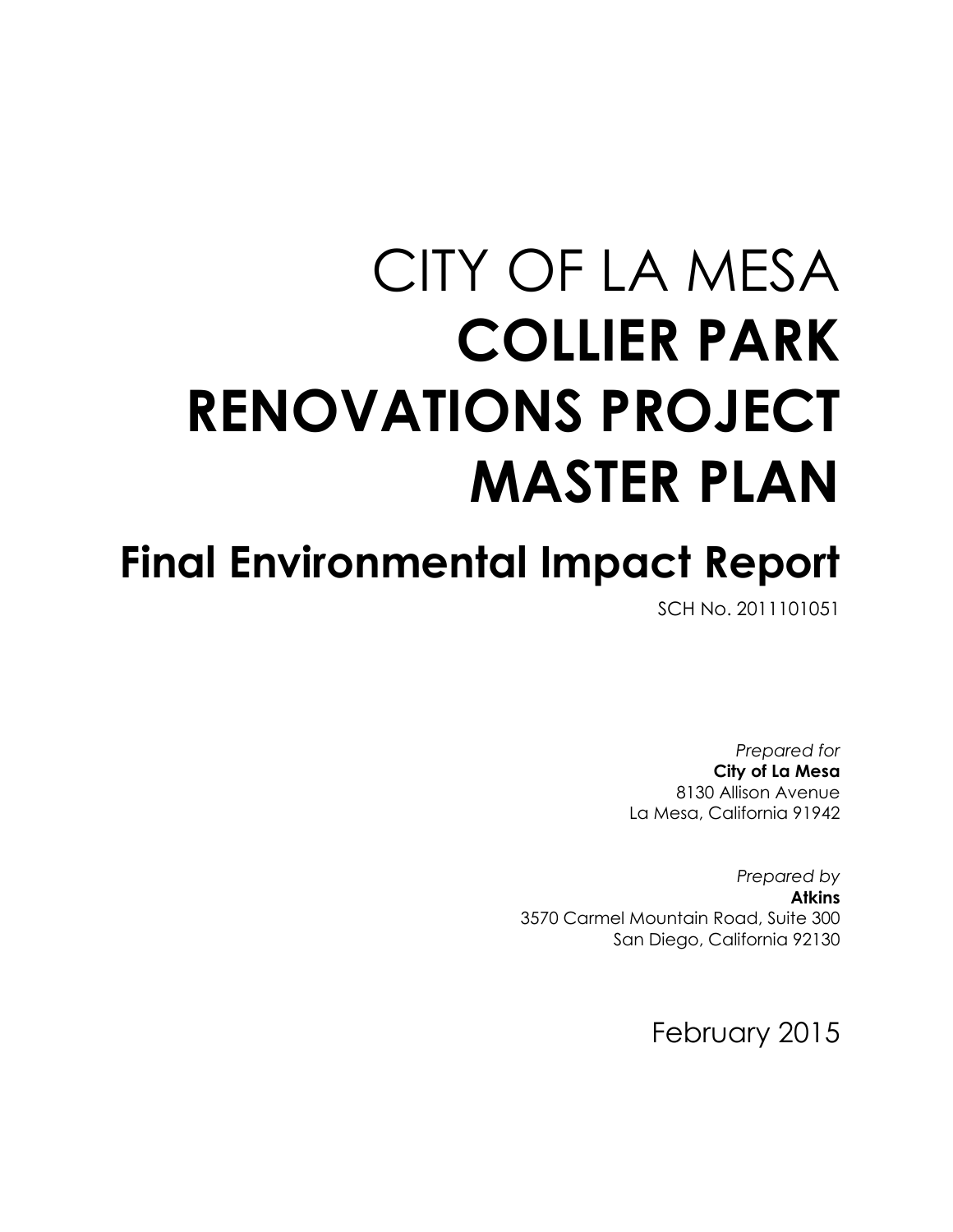### **Contents**

| Part I    |                                                             |                                                        |                                                          |  |  |
|-----------|-------------------------------------------------------------|--------------------------------------------------------|----------------------------------------------------------|--|--|
|           |                                                             |                                                        |                                                          |  |  |
|           |                                                             |                                                        |                                                          |  |  |
|           |                                                             |                                                        |                                                          |  |  |
| Part II   | MITIGATION MONITORING AND REPORTING PROGRAM FOR THE COLLIER |                                                        |                                                          |  |  |
| Part III  |                                                             | COMMENTS RECEIVED ON THE DRAFT EIR AND RESPONSES III-1 |                                                          |  |  |
| Part IV   |                                                             |                                                        |                                                          |  |  |
| Chapter 1 |                                                             |                                                        |                                                          |  |  |
|           | 1.1                                                         |                                                        |                                                          |  |  |
|           | 1.2                                                         |                                                        |                                                          |  |  |
|           | 1.3                                                         |                                                        |                                                          |  |  |
|           | 1.4                                                         |                                                        |                                                          |  |  |
|           | 1.5                                                         |                                                        |                                                          |  |  |
|           | 1.6                                                         |                                                        |                                                          |  |  |
| Chapter 2 |                                                             |                                                        |                                                          |  |  |
|           | 2.1                                                         |                                                        |                                                          |  |  |
|           |                                                             | 2.1.1                                                  | Notice of Preparation and Early Public Consultation  2-1 |  |  |
|           |                                                             | 2.1.2                                                  |                                                          |  |  |
|           |                                                             | 2.1.3                                                  |                                                          |  |  |
|           |                                                             | 2.1.4                                                  |                                                          |  |  |
|           | 2.2                                                         |                                                        |                                                          |  |  |
| Chapter 3 |                                                             |                                                        |                                                          |  |  |
|           | 3.1                                                         |                                                        |                                                          |  |  |
|           | 3.2                                                         |                                                        |                                                          |  |  |
|           | 3.3                                                         |                                                        |                                                          |  |  |
|           | 3.4                                                         |                                                        |                                                          |  |  |
|           |                                                             | 3.4.1                                                  |                                                          |  |  |
|           |                                                             | 3.4.2                                                  |                                                          |  |  |
|           |                                                             | 3.4.3                                                  |                                                          |  |  |
|           |                                                             | 3.4.4                                                  |                                                          |  |  |
|           |                                                             | 3.4.5                                                  |                                                          |  |  |
|           |                                                             | 3.4.6                                                  |                                                          |  |  |
| Chapter 4 |                                                             |                                                        |                                                          |  |  |
|           | 4.1                                                         |                                                        |                                                          |  |  |
|           | 4.2                                                         |                                                        |                                                          |  |  |
|           | 4.3                                                         |                                                        |                                                          |  |  |
|           |                                                             | 4.3.1                                                  |                                                          |  |  |
|           |                                                             | 4.3.2                                                  |                                                          |  |  |
|           |                                                             | 4.3.3                                                  |                                                          |  |  |
|           |                                                             | 4.3.4                                                  |                                                          |  |  |

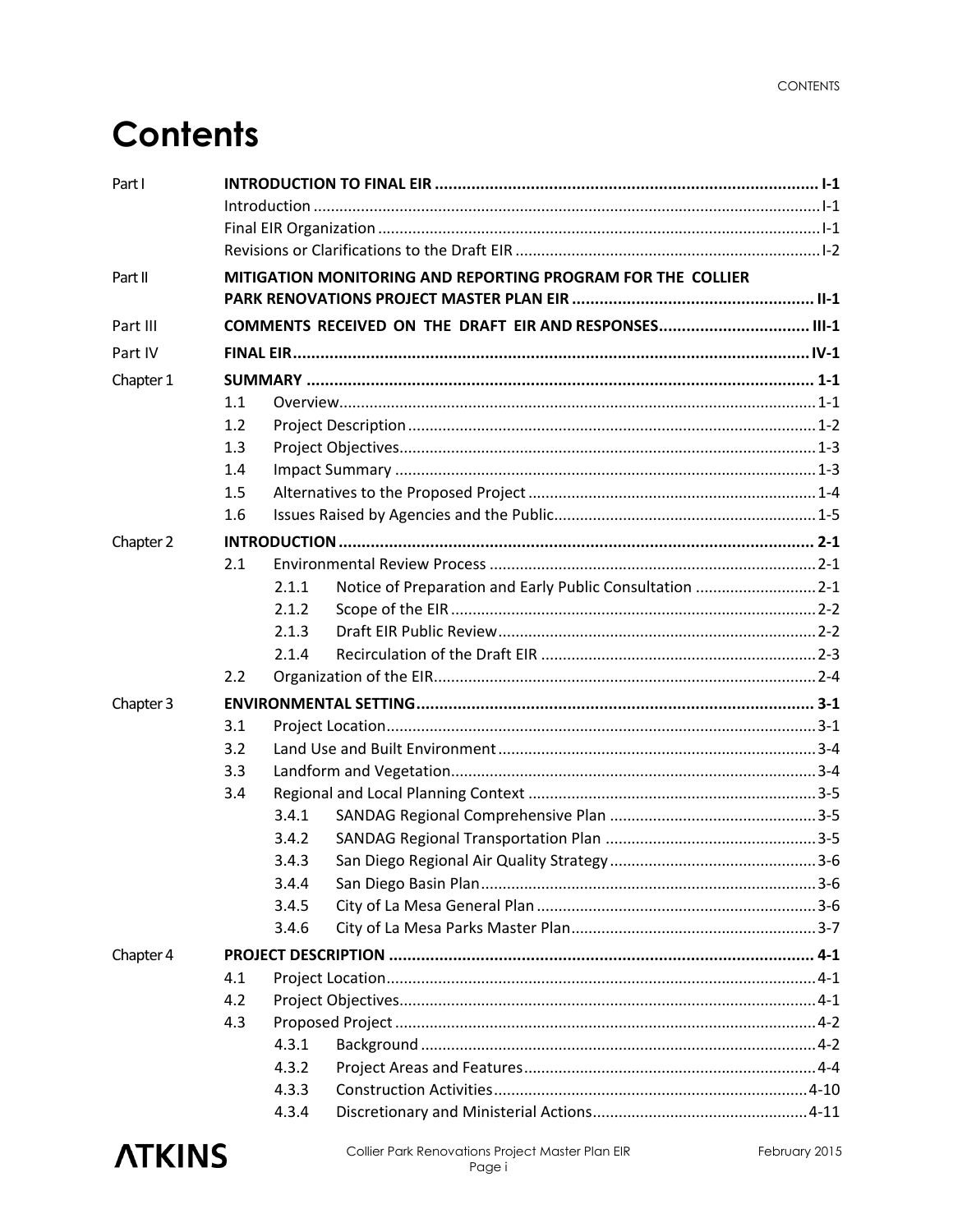| Chapter 5 |     |       |  |  |  |
|-----------|-----|-------|--|--|--|
|           |     |       |  |  |  |
|           |     |       |  |  |  |
|           | 5.1 |       |  |  |  |
|           |     | 5.1.1 |  |  |  |
|           |     | 5.1.2 |  |  |  |
|           |     | 5.1.3 |  |  |  |
|           |     | 5.1.4 |  |  |  |
|           |     | 5.1.5 |  |  |  |
|           |     | 5.1.6 |  |  |  |
|           | 5.2 |       |  |  |  |
|           |     | 5.2.1 |  |  |  |
|           |     | 5.2.2 |  |  |  |
|           |     | 5.2.3 |  |  |  |
|           |     | 5.2.4 |  |  |  |
|           |     | 5.2.5 |  |  |  |
|           |     | 5.2.6 |  |  |  |
|           | 5.3 |       |  |  |  |
|           |     | 5.3.1 |  |  |  |
|           |     | 5.3.2 |  |  |  |
|           |     | 5.3.3 |  |  |  |
|           |     | 5.3.4 |  |  |  |
|           |     | 5.3.5 |  |  |  |
|           |     | 5.3.6 |  |  |  |
|           | 5.4 |       |  |  |  |
|           |     | 5.4.1 |  |  |  |
|           |     | 5.4.2 |  |  |  |
|           |     | 5.4.3 |  |  |  |
|           |     | 5.4.4 |  |  |  |
|           |     | 5.4.5 |  |  |  |
|           |     | 5.4.6 |  |  |  |
|           | 5.5 |       |  |  |  |
|           |     | 5.5.1 |  |  |  |
|           |     | 5.5.2 |  |  |  |
|           |     | 5.5.3 |  |  |  |
|           |     | 5.5.4 |  |  |  |
|           |     | 5.5.5 |  |  |  |
|           |     | 5.5.6 |  |  |  |
|           | 5.6 |       |  |  |  |
|           |     | 5.6.1 |  |  |  |
|           |     | 5.6.2 |  |  |  |
|           |     | 5.6.3 |  |  |  |
|           |     | 5.6.4 |  |  |  |
|           |     | 5.6.5 |  |  |  |
|           |     | 5.6.6 |  |  |  |

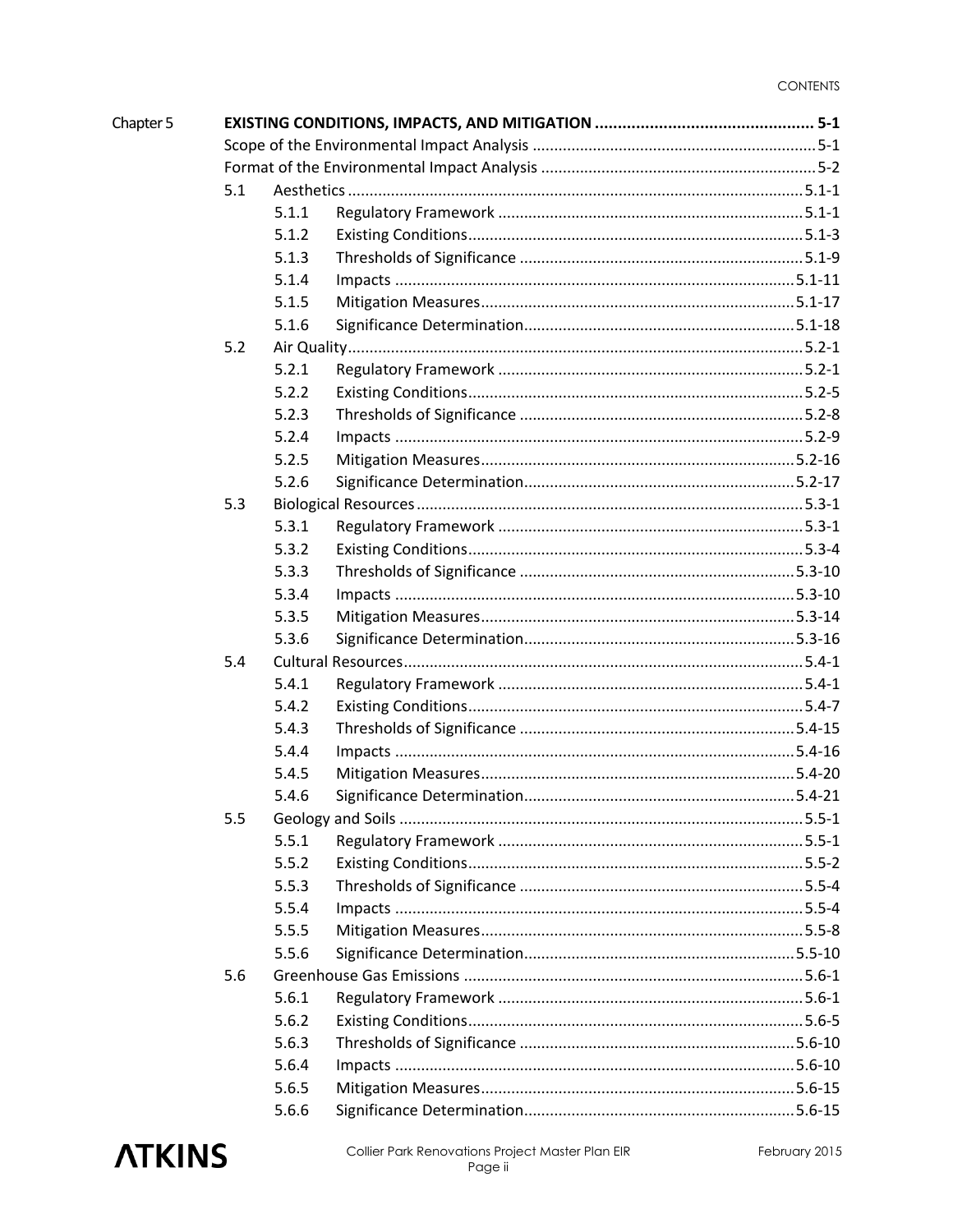|           | 5.7  |        |  |  |  |
|-----------|------|--------|--|--|--|
|           |      | 5.7.1  |  |  |  |
|           |      | 5.7.2  |  |  |  |
|           |      | 5.7.3  |  |  |  |
|           |      | 5.7.4  |  |  |  |
|           |      | 5.7.5  |  |  |  |
|           |      | 5.7.6  |  |  |  |
|           | 5.8  |        |  |  |  |
|           |      | 5.8.1  |  |  |  |
|           |      | 5.8.2  |  |  |  |
|           |      | 5.8.3  |  |  |  |
|           |      | 5.8.4  |  |  |  |
|           |      | 5.8.5  |  |  |  |
|           |      | 5.8.6  |  |  |  |
|           | 5.9  |        |  |  |  |
|           |      | 5.9.1  |  |  |  |
|           |      | 5.9.2  |  |  |  |
|           |      | 5.9.3  |  |  |  |
|           |      | 5.9.4  |  |  |  |
|           |      | 5.9.5  |  |  |  |
|           |      | 5.9.6  |  |  |  |
|           | 5.10 |        |  |  |  |
|           |      | 5.10.1 |  |  |  |
|           |      | 5.10.2 |  |  |  |
|           |      | 5.10.3 |  |  |  |
|           |      | 5.10.4 |  |  |  |
|           |      | 5.10.5 |  |  |  |
|           |      | 5.10.6 |  |  |  |
| Chapter 6 |      |        |  |  |  |
|           | 6.1  |        |  |  |  |
|           |      | 6.1.1  |  |  |  |
|           |      | 6.1.2  |  |  |  |
|           | 6.2  |        |  |  |  |
|           |      | 6.2.1  |  |  |  |
|           |      | 6.2.2  |  |  |  |
|           |      | 6.2.3  |  |  |  |
|           |      | 6.2.4  |  |  |  |
|           |      | 6.2.5  |  |  |  |
|           |      | 6.2.6  |  |  |  |
|           |      | 6.2.7  |  |  |  |
|           |      | 6.2.8  |  |  |  |
|           |      | 6.2.9  |  |  |  |
|           |      | 6.2.10 |  |  |  |

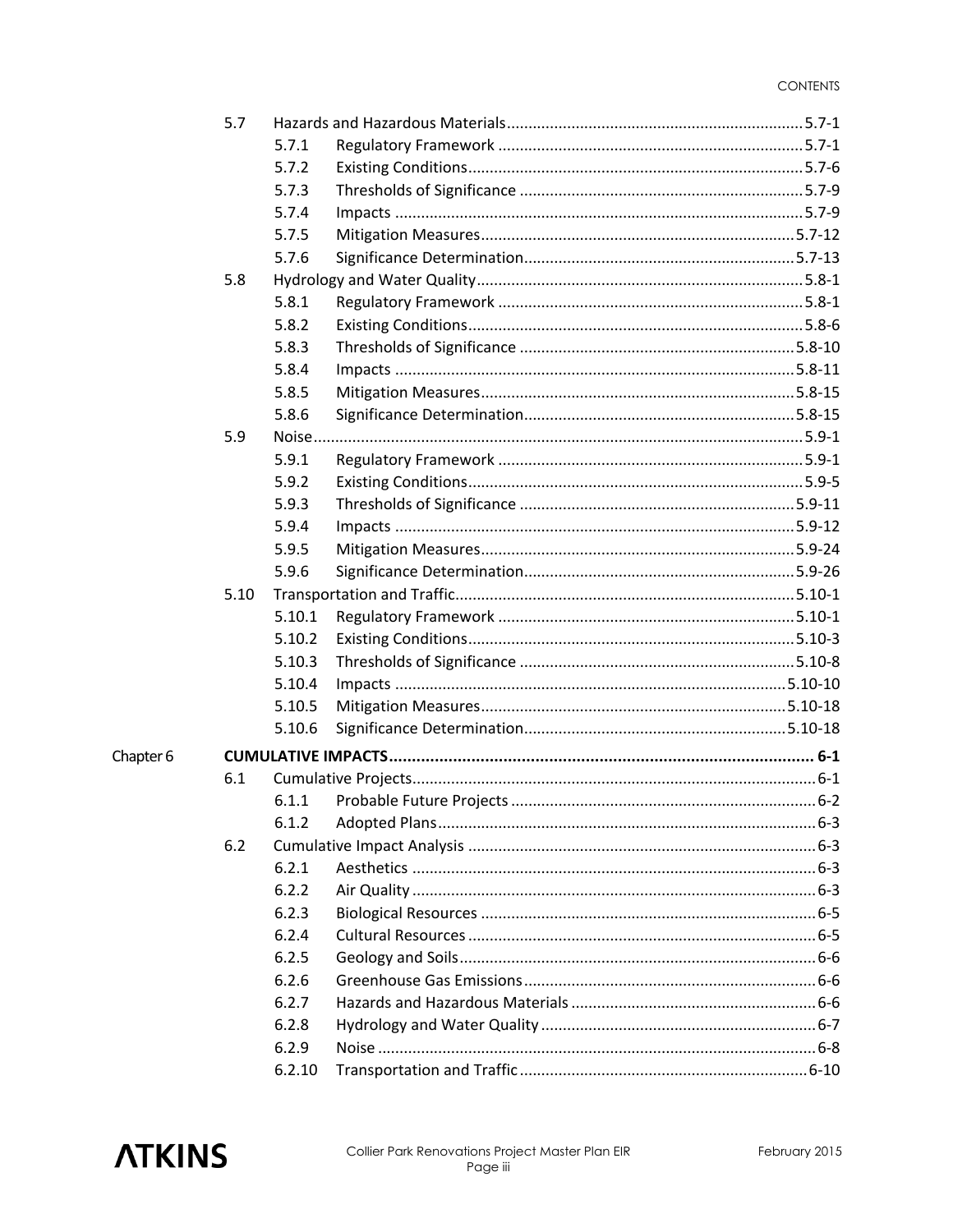| Chapter 7  |     |        |  |  |
|------------|-----|--------|--|--|
|            | 7.1 |        |  |  |
|            |     | 7.1.1  |  |  |
|            |     | 7.1.2  |  |  |
|            |     | 7.1.3  |  |  |
|            |     | 7.1.4  |  |  |
|            |     | 7.1.5  |  |  |
|            |     | 7.1.6  |  |  |
|            |     | 7.1.7  |  |  |
|            |     | 7.1.8  |  |  |
|            |     | 7.1.9  |  |  |
|            |     | 7.1.10 |  |  |
|            | 7.2 |        |  |  |
|            | 7.3 |        |  |  |
|            | 7.4 |        |  |  |
| Chapter 8  |     |        |  |  |
|            | 8.1 |        |  |  |
|            | 8.2 |        |  |  |
|            |     | 8.2.1  |  |  |
|            |     | 8.2.2  |  |  |
|            |     | 8.2.3  |  |  |
|            |     | 8.2.4  |  |  |
|            | 8.3 |        |  |  |
| Chapter 9  |     |        |  |  |
| Chapter 10 |     |        |  |  |

#### **Appendices**

| Appendix A | Notice of Preparation and Comments on the NOP |
|------------|-----------------------------------------------|
| Appendix B | <b>Air Quality Analysis</b>                   |
| Appendix C | <b>Biological Resources Letter Report</b>     |
| Appendix D | <b>Cultural Resources Survey</b>              |
| Appendix E | <b>Historic Resources Evaluation Report</b>   |
| Appendix F | Preliminary Geotechnical Investigation        |
| Appendix G | <b>Greenhouse Gas Emissions Analysis</b>      |
| Appendix H | Noise Technical Report                        |
| Appendix I | <b>Traffic Impact Analysis</b>                |

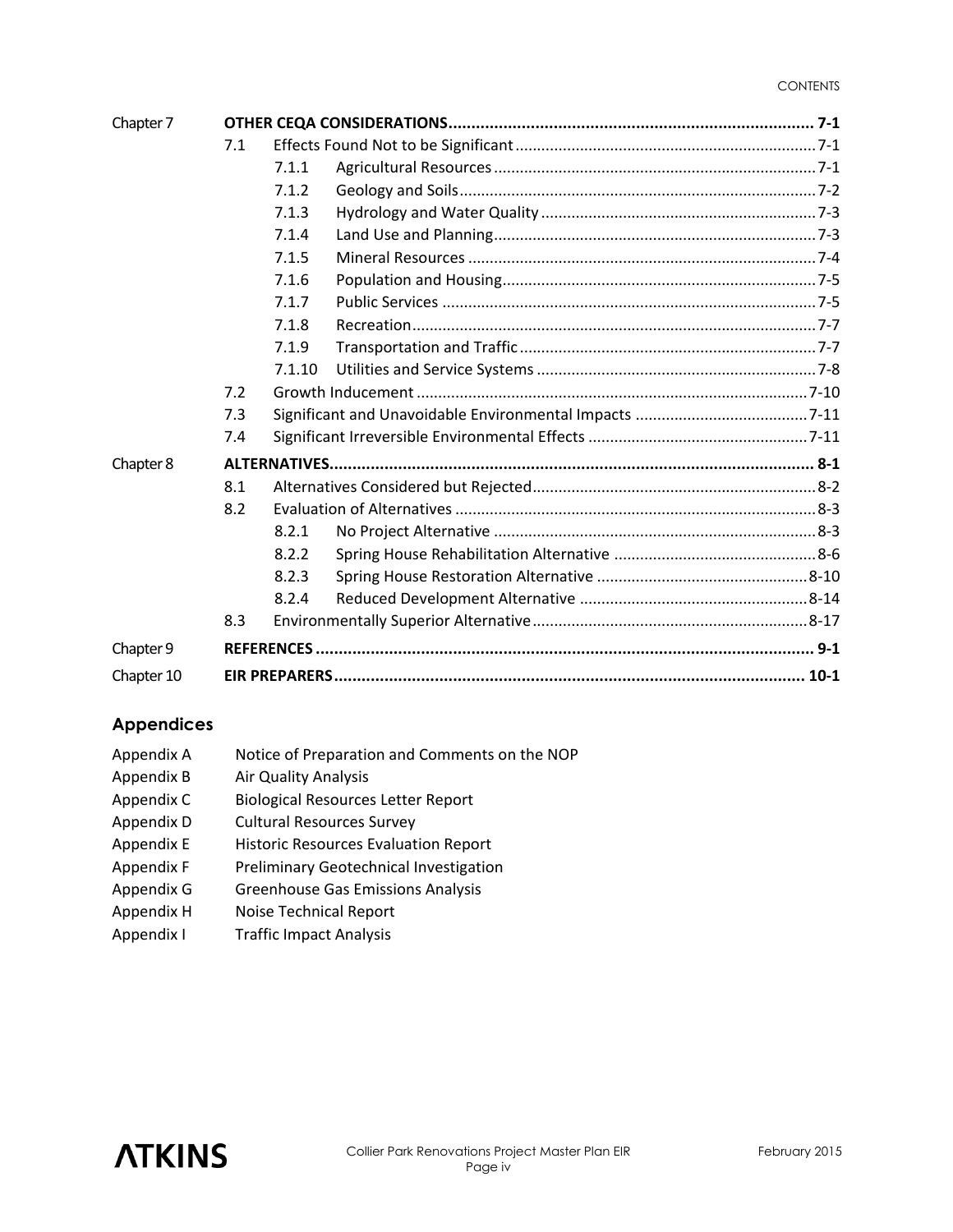#### **Tables**

| Table 5.1-1        |                                                                                |  |
|--------------------|--------------------------------------------------------------------------------|--|
| Table 5.1-2        |                                                                                |  |
| Table 5.2-1        |                                                                                |  |
| Table 5.2-2        |                                                                                |  |
| Table 5.2-3        |                                                                                |  |
| Table 5.2-4        | Construction Daily Maximum Air Pollutant Emissions-Panhandle Phase 5.2-11      |  |
| Table 5.2-5        | Construction Daily Maximum Air Pollutant Emissions-Spring House Phase 5.2-11   |  |
| Table 5.2-6        | Construction Daily Maximum Air Pollutant Emissions-History Hill Phase5.2-11    |  |
| Table 5.2-7        | Estimated Construction Maximum Air Pollutant Emissions-Collier Club            |  |
|                    |                                                                                |  |
| Table 5.2-8        | Estimated Construction Maximum Air Pollutant Emissions-Concurrent              |  |
| Table 5.2-9        |                                                                                |  |
| Table 5.2-10       |                                                                                |  |
| Table 5.2-11       |                                                                                |  |
| Table 5.3-1        |                                                                                |  |
| Table 5.5-1        |                                                                                |  |
| Table 5.5-2        | Peak Ground Acceleration at Project Site from Regional Active Faults5.5-5      |  |
| Table 5.5-3        |                                                                                |  |
| Table 5.6-1        | Carbon Dioxide Equivalents and Atmospheric Lifetimes of GHGs5.6-6              |  |
| Table 5.6-2        |                                                                                |  |
| Table 5.6-3        |                                                                                |  |
| Table 5.6-4        | City of La Mesa Government Operations GHG Emissions by Sector (2005)5.6-9      |  |
| Table 5.6-5        |                                                                                |  |
| Table 5.6-6        |                                                                                |  |
| Table 5.6-7        |                                                                                |  |
| Table 5.6-8        | GHG Emissions Reduction Strategies Implemented during Construction and         |  |
|                    |                                                                                |  |
| Table 5.6-9        |                                                                                |  |
| Table 5.7-1        | Potential Hazardous Materials Sites within One-Half Mile of Collier Park5.7-6  |  |
| Table 5.7-2        | Summary of Significance of Hazards and Hazardous Materials Impacts5.7-13       |  |
| Table 5.8-1        |                                                                                |  |
| <b>Table 5.8-2</b> |                                                                                |  |
| Table 5.8-3        |                                                                                |  |
| Table 5.8-4        | Summary of Significance of Hydrology and Water Quality Impacts5.8-15           |  |
| Table 5.10-1       |                                                                                |  |
| Table 5.10-2       | Roadway Segment Level of Service Results-Existing Conditions5.10-7             |  |
| Table 5.10-3       | Peak Period Intersection Level of Service Results-Existing Conditions 5.10-8   |  |
| Table 5.10-4       |                                                                                |  |
| Table 5.10-5       |                                                                                |  |
| Table 5.10-6       | Summary of Roadway Segment Level of Service Results-Weekday5.10-14             |  |
| Table 5.10-7       | Summary of Roadway Segment Level of Service Results-Weekend 5.10-14            |  |
| Table 5.10-8       | Summary of Intersection Level of Service Results-Weekday PM Peak Period5.10-16 |  |
| Table 5.10-9       | Summary of Intersection Level of Service Results-Weekend Noon Peak             |  |
|                    |                                                                                |  |
| Table 5.10-10      | Summary of Significance of Transportation and Traffic Impacts5.10-18           |  |